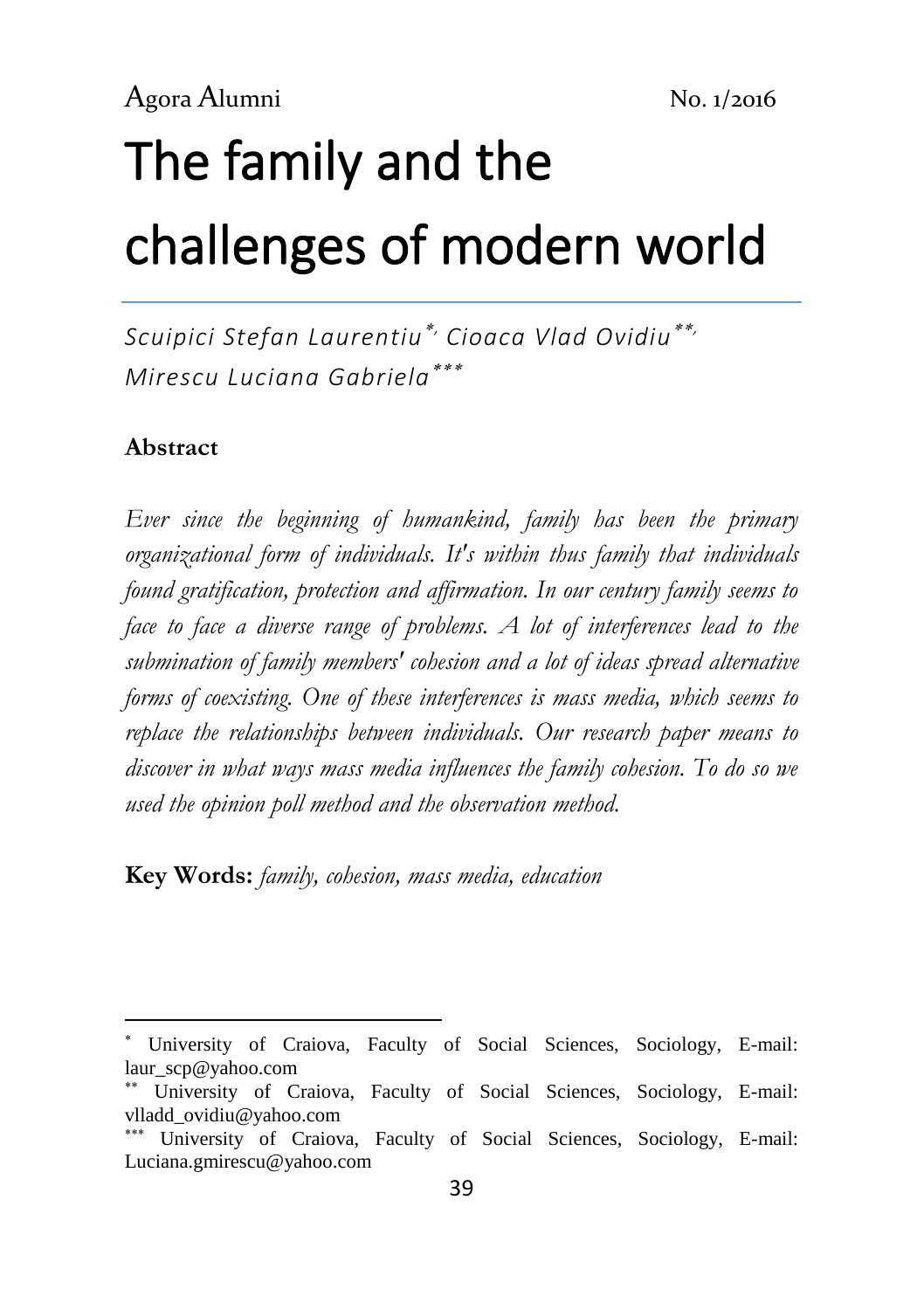The notion of family is without a doubt, a familiar one even to those without a higher level of education. To define family in a sociologic way involves serious difficulties because it is various forms. In our study we defined family as a group of persons directly related, whose adult members assume responsibility for children's care. We all see a dissolution between the way family was and the direction the modern family go.. If once upon a time our grandparents raised their children in the household, giving them daily chores and responsibility from young age and they only fun being the few local events, in present time things tend to involve to new behavioral models, and the family modifies more and more it is way of functioning.

 Our study investigates the way in which mass media influences modern family and especially its unity. Also, we tried to find what is the profile of mass media consumer, how much time he spends inside the family and how much of that time he is actively involved in various activities. This saying we observed a family of three generations (grandparents, parents and child) and applied the opinion-polls to a exploratory lot.

 We found that there are situations in which the members' cohesion is affected, especially when it comes to choosing the TV channel. Also, the young couple preoccupation for the movies transmitted on TV or on DVD decreases their cohesion with the child, the former one going from room to room, not finding on occupation. Still, it cannot be said that these conflicts strongly affects the unity of the group, them having a short-lived nature. On the other side, there are moments when mass media proves to be a valued factor of unification. The reading of the morning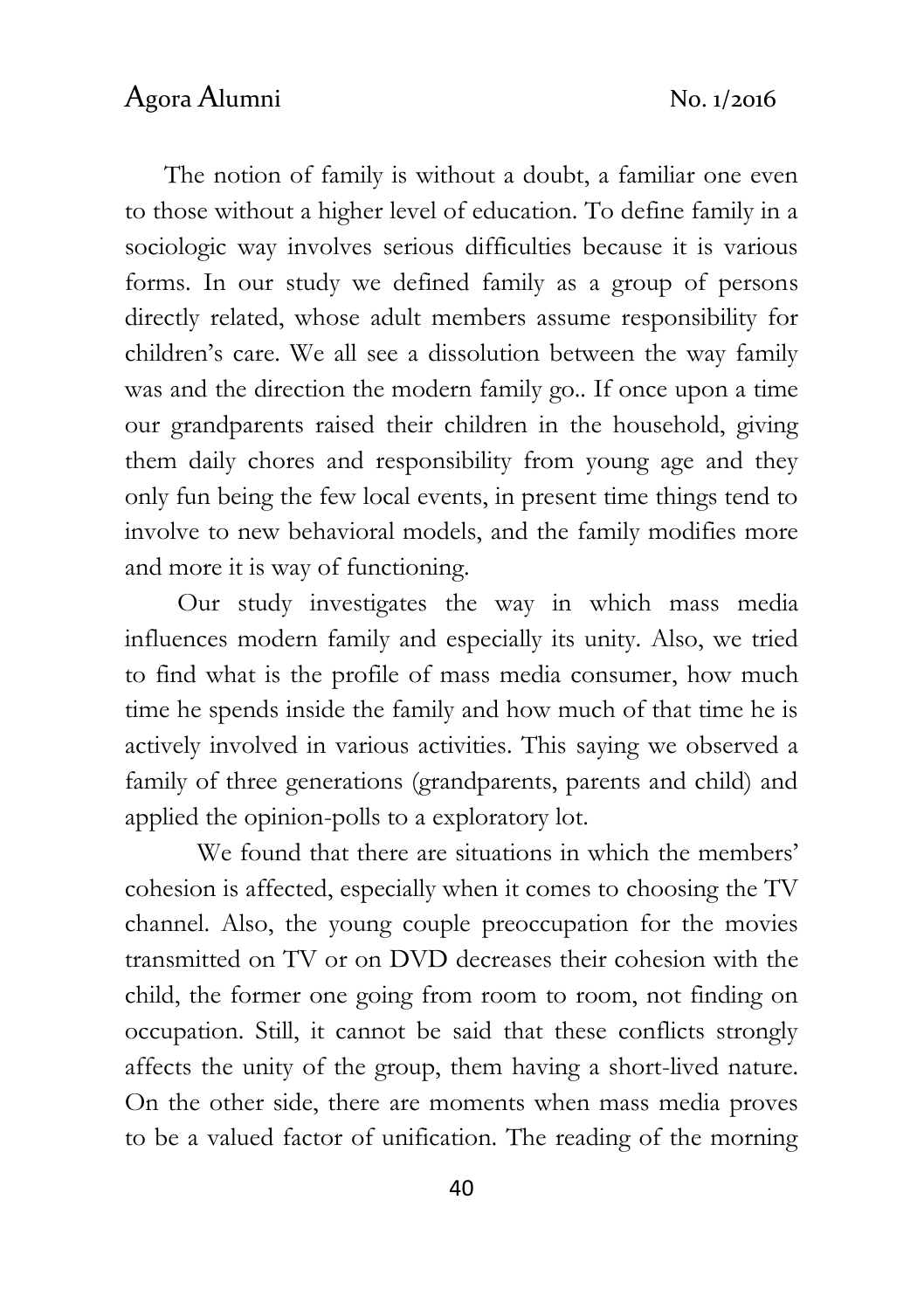paper or the movie seen by the whole family are two of the most resounding examples.

 One of the first things observed after our study is that the new communication methods tend to an individualization of men, to an alienation and division of their own nature, which is pure social. Man develops and builds himself because of the contact with others. A singular one way interaction with a machine changes the way man thinks, feels and acts. For development, the child needs the directs presence of parents, the link with the environment, the questions, trials and sometimes painful failures, the affection of those around him because, as we all know, the primary socialization period is equivalent with the forming of personality. The childhood age is the time of great acquisitions; it is the time when it is so needed simulation. The modern technologies are, for sure, a huge step for mankind history and their correct usage can improve our native capability, but their wrong use leaves deep signs in our brain.

 We consider that every technical conquest in the humanepos, from the apparition of books, to the development of cartography and printing has influenced the way we think and by default the brain structure, but this influence has made itself known slowly and without targeting interpersonal relations.

 Beyond the skepticism knows to every change, only the posterity will be able to balance the benefices with the costs.

 Another aspect that surprised us is the discrepancy between the time spent with the family and the active time, allocated to various mutual activities. So, if the majority spends two-five hours day inside the family, the active time is only onetwo hours a day. Although the time spent together by the family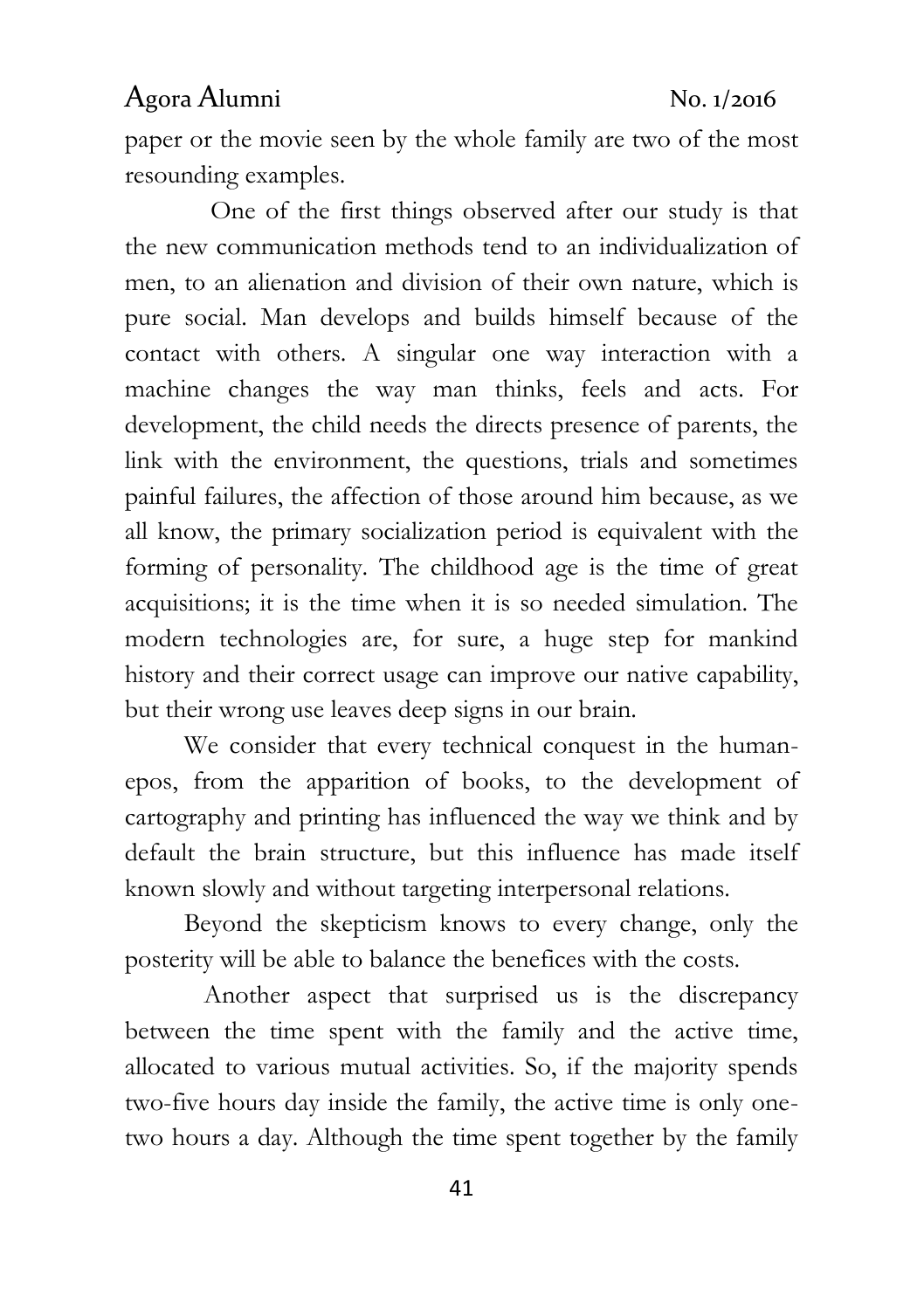members is relatively low and although mass media occupies a very important role in the contemporary family, the unity of family seems not to be affected. The majority of people tend to put on the highest level the harmony and reciprocal trust, preferring to dine daily with the family members and to discuss about important problems with them. Still, the observation showed that the cohesion seems to be affected by the mass media, the harmony being a superficial one, every member being isolated in his own activity, always linked to a electronically device. We saw, for example, that the young couple was watching a movie meanwhile the child was on "YouTube" watching cartoons to not disturb them

 Regarding the relation between the education level and the TV channel selection, it can be concluded that there is not a big difference between the two categories (the ones with medium education and the one with a higher one). Counting the time spent on TV we observe that the ones with higher studies spend less time that the ones with medium studies. We also detected that the majority prefer to watch TV by themselves, the next ones being the ones that like to watch it with the family.

 In conclusion we can say that the mass media influences the familial and social life of people, by limiting the interaction with one another and also with the examples that its spreads.

 Social life was always in an ongoing change. Social institutions disappear, new ones took their place and others had known radical changes along the history of humanity. "Deviate the actual direction of development story from the natural way of human species?", "Will the robots replace the social need of people to interact?", "How will people be in the future?" These